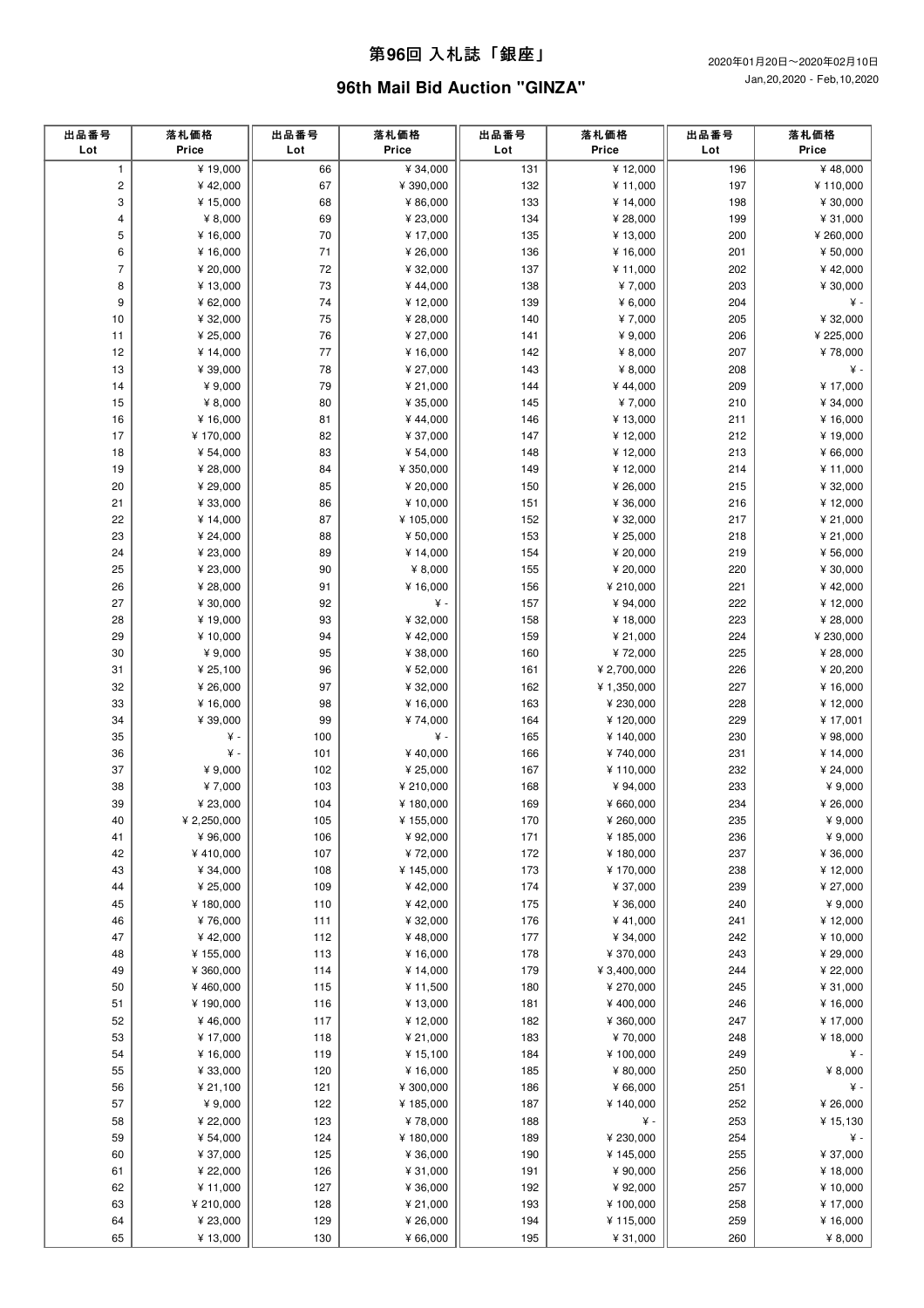### 第**96**回 ⼊札誌「銀座」

# **96th Mail Bid Auction "GINZA"**

| ¥12,000<br>¥ 21,000<br>261<br>326<br>391<br>¥180,000<br>456<br>327<br>392<br>262<br>¥ -<br>¥ 15,000<br>¥ 37,000<br>457<br>263<br>328<br>393<br>¥ $6,000$<br>¥ 22,000<br>¥ 380,000<br>458<br>329<br>459<br>264<br>¥ 13,000<br>¥ 6,000<br>394<br>¥440,000<br>265<br>¥12,000<br>330<br>¥ 17,000<br>395<br>¥ 34,000<br>460<br>266<br>¥ $5,100$<br>331<br>396<br>¥13,000<br>¥460,000<br>461<br>267<br>¥12,000<br>332<br>¥13,000<br>397<br>¥193,000<br>462<br>¥ $9,000$<br>333<br>¥ $6,000$<br>398<br>268<br>¥ 15,000<br>463<br>269<br>399<br>¥11,000<br>334<br>¥ 20,000<br>¥ 32,000<br>464<br>270<br>¥ -<br>¥ $8,000$<br>335<br>400<br>¥ 32,000<br>465<br>271<br>¥ 24,000<br>336<br>¥42,000<br>401<br>¥ 52,000<br>466<br>272<br>337<br>¥ 17,000<br>402<br>467<br>¥10,000<br>¥ 31,000<br>273<br>¥ 50,000<br>338<br>¥ 10,000<br>403<br>¥105,000<br>468<br>274<br>339<br>¥ $6,000$<br>¥12,000<br>404<br>¥9,000<br>469<br>¥4,000<br>275<br>¥44,000<br>340<br>405<br>¥ 56,000<br>470<br>276<br>¥ 21,000<br>341<br>¥ -<br>406<br>¥ 86,000<br>471<br>277<br>¥ 105,000<br>342<br>¥12,000<br>407<br>¥ 310,000<br>472<br>278<br>¥19,000<br>343<br>¥ 5,000<br>408<br>¥ 52,000<br>473<br>279<br>¥ 10,000<br>344<br>¥ 8,000<br>409<br>¥72,000<br>474<br>¥ $9,000$<br>¥ -<br>280<br>345<br>410<br>¥ 8,000<br>475<br>281<br>¥ 9,000<br>346<br>¥ 9,000<br>¥420,000<br>476<br>411<br>282<br>347<br>477<br>¥ 13,000<br>¥19,000<br>412<br>¥ 82,000<br>283<br>¥ 51,000<br>348<br>¥ 9,000<br>413<br>¥ 5,000<br>478<br>284<br>¥ 3,000<br>349<br>¥ 9,000<br>414<br>¥ 64,000<br>479<br>285<br>¥ 16,000<br>350<br>¥10,000<br>415<br>¥ 82,000<br>480<br>286<br>¥12,500<br>351<br>¥ 9,000<br>416<br>¥ 62,000<br>481<br>287<br>¥ 6,520<br>352<br>¥ 8,000<br>417<br>¥ 11,000<br>482<br>288<br>¥ $8,000$<br>353<br>¥ 13,000<br>418<br>¥ 52,000<br>483<br>289<br>¥ $8,000$<br>354<br>¥12,000<br>419<br>¥40,000<br>484<br>290<br>¥ $8,000$<br>355<br>¥ 37,000<br>420<br>¥ 1,850,000<br>485<br>291<br>¥ $6,000$<br>356<br>¥46,000<br>421<br>486<br>¥ 520,000 | Price                |
|------------------------------------------------------------------------------------------------------------------------------------------------------------------------------------------------------------------------------------------------------------------------------------------------------------------------------------------------------------------------------------------------------------------------------------------------------------------------------------------------------------------------------------------------------------------------------------------------------------------------------------------------------------------------------------------------------------------------------------------------------------------------------------------------------------------------------------------------------------------------------------------------------------------------------------------------------------------------------------------------------------------------------------------------------------------------------------------------------------------------------------------------------------------------------------------------------------------------------------------------------------------------------------------------------------------------------------------------------------------------------------------------------------------------------------------------------------------------------------------------------------------------------------------------------------------------------------------------------------------------------------------------------------------------------------------------------------------------------------------------------------------------------------------------------------------------------------------------------------------------------------------------------------------------------------------------------------------------------------------------------------------------|----------------------|
|                                                                                                                                                                                                                                                                                                                                                                                                                                                                                                                                                                                                                                                                                                                                                                                                                                                                                                                                                                                                                                                                                                                                                                                                                                                                                                                                                                                                                                                                                                                                                                                                                                                                                                                                                                                                                                                                                                                                                                                                                        | ¥ 30,800             |
|                                                                                                                                                                                                                                                                                                                                                                                                                                                                                                                                                                                                                                                                                                                                                                                                                                                                                                                                                                                                                                                                                                                                                                                                                                                                                                                                                                                                                                                                                                                                                                                                                                                                                                                                                                                                                                                                                                                                                                                                                        | ¥ 31,000             |
|                                                                                                                                                                                                                                                                                                                                                                                                                                                                                                                                                                                                                                                                                                                                                                                                                                                                                                                                                                                                                                                                                                                                                                                                                                                                                                                                                                                                                                                                                                                                                                                                                                                                                                                                                                                                                                                                                                                                                                                                                        | ¥ 30,800             |
|                                                                                                                                                                                                                                                                                                                                                                                                                                                                                                                                                                                                                                                                                                                                                                                                                                                                                                                                                                                                                                                                                                                                                                                                                                                                                                                                                                                                                                                                                                                                                                                                                                                                                                                                                                                                                                                                                                                                                                                                                        | ¥ 30,800             |
|                                                                                                                                                                                                                                                                                                                                                                                                                                                                                                                                                                                                                                                                                                                                                                                                                                                                                                                                                                                                                                                                                                                                                                                                                                                                                                                                                                                                                                                                                                                                                                                                                                                                                                                                                                                                                                                                                                                                                                                                                        | ¥ 30,800             |
|                                                                                                                                                                                                                                                                                                                                                                                                                                                                                                                                                                                                                                                                                                                                                                                                                                                                                                                                                                                                                                                                                                                                                                                                                                                                                                                                                                                                                                                                                                                                                                                                                                                                                                                                                                                                                                                                                                                                                                                                                        | ¥ 31,000             |
|                                                                                                                                                                                                                                                                                                                                                                                                                                                                                                                                                                                                                                                                                                                                                                                                                                                                                                                                                                                                                                                                                                                                                                                                                                                                                                                                                                                                                                                                                                                                                                                                                                                                                                                                                                                                                                                                                                                                                                                                                        | ¥ 31,000             |
|                                                                                                                                                                                                                                                                                                                                                                                                                                                                                                                                                                                                                                                                                                                                                                                                                                                                                                                                                                                                                                                                                                                                                                                                                                                                                                                                                                                                                                                                                                                                                                                                                                                                                                                                                                                                                                                                                                                                                                                                                        | ¥ 32,000<br>¥ 30,800 |
|                                                                                                                                                                                                                                                                                                                                                                                                                                                                                                                                                                                                                                                                                                                                                                                                                                                                                                                                                                                                                                                                                                                                                                                                                                                                                                                                                                                                                                                                                                                                                                                                                                                                                                                                                                                                                                                                                                                                                                                                                        | ¥ 30,800             |
|                                                                                                                                                                                                                                                                                                                                                                                                                                                                                                                                                                                                                                                                                                                                                                                                                                                                                                                                                                                                                                                                                                                                                                                                                                                                                                                                                                                                                                                                                                                                                                                                                                                                                                                                                                                                                                                                                                                                                                                                                        | ¥ 31,000             |
|                                                                                                                                                                                                                                                                                                                                                                                                                                                                                                                                                                                                                                                                                                                                                                                                                                                                                                                                                                                                                                                                                                                                                                                                                                                                                                                                                                                                                                                                                                                                                                                                                                                                                                                                                                                                                                                                                                                                                                                                                        | ¥78,000              |
|                                                                                                                                                                                                                                                                                                                                                                                                                                                                                                                                                                                                                                                                                                                                                                                                                                                                                                                                                                                                                                                                                                                                                                                                                                                                                                                                                                                                                                                                                                                                                                                                                                                                                                                                                                                                                                                                                                                                                                                                                        | ¥ 92,000             |
|                                                                                                                                                                                                                                                                                                                                                                                                                                                                                                                                                                                                                                                                                                                                                                                                                                                                                                                                                                                                                                                                                                                                                                                                                                                                                                                                                                                                                                                                                                                                                                                                                                                                                                                                                                                                                                                                                                                                                                                                                        | ¥156,000             |
|                                                                                                                                                                                                                                                                                                                                                                                                                                                                                                                                                                                                                                                                                                                                                                                                                                                                                                                                                                                                                                                                                                                                                                                                                                                                                                                                                                                                                                                                                                                                                                                                                                                                                                                                                                                                                                                                                                                                                                                                                        | ¥ 155,000            |
|                                                                                                                                                                                                                                                                                                                                                                                                                                                                                                                                                                                                                                                                                                                                                                                                                                                                                                                                                                                                                                                                                                                                                                                                                                                                                                                                                                                                                                                                                                                                                                                                                                                                                                                                                                                                                                                                                                                                                                                                                        | ¥ 165,000            |
|                                                                                                                                                                                                                                                                                                                                                                                                                                                                                                                                                                                                                                                                                                                                                                                                                                                                                                                                                                                                                                                                                                                                                                                                                                                                                                                                                                                                                                                                                                                                                                                                                                                                                                                                                                                                                                                                                                                                                                                                                        | ¥160,000             |
|                                                                                                                                                                                                                                                                                                                                                                                                                                                                                                                                                                                                                                                                                                                                                                                                                                                                                                                                                                                                                                                                                                                                                                                                                                                                                                                                                                                                                                                                                                                                                                                                                                                                                                                                                                                                                                                                                                                                                                                                                        | ¥ 15,000             |
|                                                                                                                                                                                                                                                                                                                                                                                                                                                                                                                                                                                                                                                                                                                                                                                                                                                                                                                                                                                                                                                                                                                                                                                                                                                                                                                                                                                                                                                                                                                                                                                                                                                                                                                                                                                                                                                                                                                                                                                                                        | ¥ 170,000            |
|                                                                                                                                                                                                                                                                                                                                                                                                                                                                                                                                                                                                                                                                                                                                                                                                                                                                                                                                                                                                                                                                                                                                                                                                                                                                                                                                                                                                                                                                                                                                                                                                                                                                                                                                                                                                                                                                                                                                                                                                                        | ¥76,000              |
|                                                                                                                                                                                                                                                                                                                                                                                                                                                                                                                                                                                                                                                                                                                                                                                                                                                                                                                                                                                                                                                                                                                                                                                                                                                                                                                                                                                                                                                                                                                                                                                                                                                                                                                                                                                                                                                                                                                                                                                                                        | ¥ 82,000             |
|                                                                                                                                                                                                                                                                                                                                                                                                                                                                                                                                                                                                                                                                                                                                                                                                                                                                                                                                                                                                                                                                                                                                                                                                                                                                                                                                                                                                                                                                                                                                                                                                                                                                                                                                                                                                                                                                                                                                                                                                                        | ¥ 56,000             |
|                                                                                                                                                                                                                                                                                                                                                                                                                                                                                                                                                                                                                                                                                                                                                                                                                                                                                                                                                                                                                                                                                                                                                                                                                                                                                                                                                                                                                                                                                                                                                                                                                                                                                                                                                                                                                                                                                                                                                                                                                        | ¥7,000               |
|                                                                                                                                                                                                                                                                                                                                                                                                                                                                                                                                                                                                                                                                                                                                                                                                                                                                                                                                                                                                                                                                                                                                                                                                                                                                                                                                                                                                                                                                                                                                                                                                                                                                                                                                                                                                                                                                                                                                                                                                                        | ¥ 30,800             |
|                                                                                                                                                                                                                                                                                                                                                                                                                                                                                                                                                                                                                                                                                                                                                                                                                                                                                                                                                                                                                                                                                                                                                                                                                                                                                                                                                                                                                                                                                                                                                                                                                                                                                                                                                                                                                                                                                                                                                                                                                        | ¥163,000<br>¥160,000 |
|                                                                                                                                                                                                                                                                                                                                                                                                                                                                                                                                                                                                                                                                                                                                                                                                                                                                                                                                                                                                                                                                                                                                                                                                                                                                                                                                                                                                                                                                                                                                                                                                                                                                                                                                                                                                                                                                                                                                                                                                                        | ¥ 32,000             |
|                                                                                                                                                                                                                                                                                                                                                                                                                                                                                                                                                                                                                                                                                                                                                                                                                                                                                                                                                                                                                                                                                                                                                                                                                                                                                                                                                                                                                                                                                                                                                                                                                                                                                                                                                                                                                                                                                                                                                                                                                        | ¥ 155,000            |
|                                                                                                                                                                                                                                                                                                                                                                                                                                                                                                                                                                                                                                                                                                                                                                                                                                                                                                                                                                                                                                                                                                                                                                                                                                                                                                                                                                                                                                                                                                                                                                                                                                                                                                                                                                                                                                                                                                                                                                                                                        | ¥78,000              |
|                                                                                                                                                                                                                                                                                                                                                                                                                                                                                                                                                                                                                                                                                                                                                                                                                                                                                                                                                                                                                                                                                                                                                                                                                                                                                                                                                                                                                                                                                                                                                                                                                                                                                                                                                                                                                                                                                                                                                                                                                        | ¥78,000              |
|                                                                                                                                                                                                                                                                                                                                                                                                                                                                                                                                                                                                                                                                                                                                                                                                                                                                                                                                                                                                                                                                                                                                                                                                                                                                                                                                                                                                                                                                                                                                                                                                                                                                                                                                                                                                                                                                                                                                                                                                                        | ¥ 165,000            |
| 292<br>357<br>487<br>¥ 4,000<br>¥ 24,000<br>422<br>¥ 39,000                                                                                                                                                                                                                                                                                                                                                                                                                                                                                                                                                                                                                                                                                                                                                                                                                                                                                                                                                                                                                                                                                                                                                                                                                                                                                                                                                                                                                                                                                                                                                                                                                                                                                                                                                                                                                                                                                                                                                            | ¥ 105,000            |
| 293<br>423<br>¥ 50,000<br>358<br>¥18,000<br>¥ 39,000<br>488                                                                                                                                                                                                                                                                                                                                                                                                                                                                                                                                                                                                                                                                                                                                                                                                                                                                                                                                                                                                                                                                                                                                                                                                                                                                                                                                                                                                                                                                                                                                                                                                                                                                                                                                                                                                                                                                                                                                                            | ¥76,000              |
| 294<br>¥ 13,000<br>359<br>¥ 330,000<br>424<br>¥ 62,000<br>489                                                                                                                                                                                                                                                                                                                                                                                                                                                                                                                                                                                                                                                                                                                                                                                                                                                                                                                                                                                                                                                                                                                                                                                                                                                                                                                                                                                                                                                                                                                                                                                                                                                                                                                                                                                                                                                                                                                                                          | ¥ 82,000             |
| 295<br>¥ $8,000$<br>360<br>¥ 250,000<br>425<br>490<br>¥140,000                                                                                                                                                                                                                                                                                                                                                                                                                                                                                                                                                                                                                                                                                                                                                                                                                                                                                                                                                                                                                                                                                                                                                                                                                                                                                                                                                                                                                                                                                                                                                                                                                                                                                                                                                                                                                                                                                                                                                         | ¥ 33,000             |
| 296<br>¥7,800<br>361<br>¥ 24,000<br>426<br>¥44,000<br>491                                                                                                                                                                                                                                                                                                                                                                                                                                                                                                                                                                                                                                                                                                                                                                                                                                                                                                                                                                                                                                                                                                                                                                                                                                                                                                                                                                                                                                                                                                                                                                                                                                                                                                                                                                                                                                                                                                                                                              | ¥ 23,000             |
| 297<br>¥12,000<br>362<br>¥ 6,000<br>427<br>¥42,800<br>492                                                                                                                                                                                                                                                                                                                                                                                                                                                                                                                                                                                                                                                                                                                                                                                                                                                                                                                                                                                                                                                                                                                                                                                                                                                                                                                                                                                                                                                                                                                                                                                                                                                                                                                                                                                                                                                                                                                                                              | ¥ 66,000             |
| 298<br>¥ 11,000<br>363<br>¥11,000<br>428<br>¥ 130,000<br>493                                                                                                                                                                                                                                                                                                                                                                                                                                                                                                                                                                                                                                                                                                                                                                                                                                                                                                                                                                                                                                                                                                                                                                                                                                                                                                                                                                                                                                                                                                                                                                                                                                                                                                                                                                                                                                                                                                                                                           | ¥ 52,000             |
| ¥7,000<br>299<br>364<br>¥ 31,000<br>429<br>¥42,000<br>494                                                                                                                                                                                                                                                                                                                                                                                                                                                                                                                                                                                                                                                                                                                                                                                                                                                                                                                                                                                                                                                                                                                                                                                                                                                                                                                                                                                                                                                                                                                                                                                                                                                                                                                                                                                                                                                                                                                                                              | ¥ 15,000             |
| 365<br>430<br>495<br>300<br>¥10,000<br>¥18,000<br>¥150,000                                                                                                                                                                                                                                                                                                                                                                                                                                                                                                                                                                                                                                                                                                                                                                                                                                                                                                                                                                                                                                                                                                                                                                                                                                                                                                                                                                                                                                                                                                                                                                                                                                                                                                                                                                                                                                                                                                                                                             | ¥ 23,000             |
| 301<br>¥ 22,000<br>366<br>¥ 6,500<br>431<br>¥120,000<br>496<br>367<br>302<br>¥ 31,500<br>432<br>¥ 15,000<br>497                                                                                                                                                                                                                                                                                                                                                                                                                                                                                                                                                                                                                                                                                                                                                                                                                                                                                                                                                                                                                                                                                                                                                                                                                                                                                                                                                                                                                                                                                                                                                                                                                                                                                                                                                                                                                                                                                                        | ¥42,000<br>¥180,000  |
| ¥ 39,000<br>303<br>¥ 23,000<br>368<br>¥ 5,000<br>433<br>¥ 64,000<br>498                                                                                                                                                                                                                                                                                                                                                                                                                                                                                                                                                                                                                                                                                                                                                                                                                                                                                                                                                                                                                                                                                                                                                                                                                                                                                                                                                                                                                                                                                                                                                                                                                                                                                                                                                                                                                                                                                                                                                | ¥ 20,000             |
| 304<br>¥48,000<br>369<br>¥ 25,000<br>434<br>¥ 52,000<br>499                                                                                                                                                                                                                                                                                                                                                                                                                                                                                                                                                                                                                                                                                                                                                                                                                                                                                                                                                                                                                                                                                                                                                                                                                                                                                                                                                                                                                                                                                                                                                                                                                                                                                                                                                                                                                                                                                                                                                            | ¥ 165,000            |
| 305<br>¥ 16,000<br>370<br>¥ 22,000<br>435<br>¥ 26,000<br>500                                                                                                                                                                                                                                                                                                                                                                                                                                                                                                                                                                                                                                                                                                                                                                                                                                                                                                                                                                                                                                                                                                                                                                                                                                                                                                                                                                                                                                                                                                                                                                                                                                                                                                                                                                                                                                                                                                                                                           | ¥ 92,000             |
| 306<br>371<br>436<br>501<br>¥ 14,000<br>¥ 16,000<br>¥ 35,000                                                                                                                                                                                                                                                                                                                                                                                                                                                                                                                                                                                                                                                                                                                                                                                                                                                                                                                                                                                                                                                                                                                                                                                                                                                                                                                                                                                                                                                                                                                                                                                                                                                                                                                                                                                                                                                                                                                                                           | ¥ 26,000             |
| 372<br>437<br>307<br>¥ 10,000<br>¥ 12,000<br>¥ 25,000<br>502                                                                                                                                                                                                                                                                                                                                                                                                                                                                                                                                                                                                                                                                                                                                                                                                                                                                                                                                                                                                                                                                                                                                                                                                                                                                                                                                                                                                                                                                                                                                                                                                                                                                                                                                                                                                                                                                                                                                                           | ¥ 15,000             |
| 308<br>¥ 14,000<br>373<br>¥ 20,002<br>438<br>¥ 31,000<br>503                                                                                                                                                                                                                                                                                                                                                                                                                                                                                                                                                                                                                                                                                                                                                                                                                                                                                                                                                                                                                                                                                                                                                                                                                                                                                                                                                                                                                                                                                                                                                                                                                                                                                                                                                                                                                                                                                                                                                           | ¥ 64,000             |
| 309<br>¥ 10,000<br>374<br>¥ 10,000<br>439<br>¥ 29,000<br>504                                                                                                                                                                                                                                                                                                                                                                                                                                                                                                                                                                                                                                                                                                                                                                                                                                                                                                                                                                                                                                                                                                                                                                                                                                                                                                                                                                                                                                                                                                                                                                                                                                                                                                                                                                                                                                                                                                                                                           | ¥ 140,000            |
| 310<br>¥ $5,000$<br>375<br>¥ 6,000<br>440<br>¥ 64,000<br>505                                                                                                                                                                                                                                                                                                                                                                                                                                                                                                                                                                                                                                                                                                                                                                                                                                                                                                                                                                                                                                                                                                                                                                                                                                                                                                                                                                                                                                                                                                                                                                                                                                                                                                                                                                                                                                                                                                                                                           | ¥ 35,000             |
| 311<br>¥ 10,000<br>376<br>¥ 23,000<br>441<br>¥ 23,000<br>506                                                                                                                                                                                                                                                                                                                                                                                                                                                                                                                                                                                                                                                                                                                                                                                                                                                                                                                                                                                                                                                                                                                                                                                                                                                                                                                                                                                                                                                                                                                                                                                                                                                                                                                                                                                                                                                                                                                                                           | ¥ 29,000             |
| 377<br>312<br>¥ 16,000<br>¥ 24,000<br>442<br>¥ 20,000<br>507                                                                                                                                                                                                                                                                                                                                                                                                                                                                                                                                                                                                                                                                                                                                                                                                                                                                                                                                                                                                                                                                                                                                                                                                                                                                                                                                                                                                                                                                                                                                                                                                                                                                                                                                                                                                                                                                                                                                                           | ¥ 38,500             |
| 313<br>¥ 270,000<br>378<br>¥ 18,000<br>443<br>¥ 29,000<br>508                                                                                                                                                                                                                                                                                                                                                                                                                                                                                                                                                                                                                                                                                                                                                                                                                                                                                                                                                                                                                                                                                                                                                                                                                                                                                                                                                                                                                                                                                                                                                                                                                                                                                                                                                                                                                                                                                                                                                          | ¥ 38,500             |
| 314<br>¥ 37,000<br>379<br>¥ 21,000<br>444<br>¥ 19,000<br>509                                                                                                                                                                                                                                                                                                                                                                                                                                                                                                                                                                                                                                                                                                                                                                                                                                                                                                                                                                                                                                                                                                                                                                                                                                                                                                                                                                                                                                                                                                                                                                                                                                                                                                                                                                                                                                                                                                                                                           | ¥ 82,000             |
| 315<br>¥ 67,000<br>380<br>¥ 170,000<br>445<br>¥ 27,000<br>510                                                                                                                                                                                                                                                                                                                                                                                                                                                                                                                                                                                                                                                                                                                                                                                                                                                                                                                                                                                                                                                                                                                                                                                                                                                                                                                                                                                                                                                                                                                                                                                                                                                                                                                                                                                                                                                                                                                                                          | ¥78,000              |
| 316<br>¥ -<br>381<br>¥ 165,000<br>446<br>¥ $6,000$<br>511                                                                                                                                                                                                                                                                                                                                                                                                                                                                                                                                                                                                                                                                                                                                                                                                                                                                                                                                                                                                                                                                                                                                                                                                                                                                                                                                                                                                                                                                                                                                                                                                                                                                                                                                                                                                                                                                                                                                                              | ¥ 240,000            |
| ¥ -<br>447<br>317<br>382<br>¥ 100,000<br>¥ 24,000<br>512                                                                                                                                                                                                                                                                                                                                                                                                                                                                                                                                                                                                                                                                                                                                                                                                                                                                                                                                                                                                                                                                                                                                                                                                                                                                                                                                                                                                                                                                                                                                                                                                                                                                                                                                                                                                                                                                                                                                                               | ¥ 580,000            |
| 318<br>¥ 58,000<br>383<br>¥ 200,000<br>¥ 28,600<br>513<br>448<br>319<br>¥ -<br>384<br>¥ 29,000<br>449<br>¥ 10,000<br>514                                                                                                                                                                                                                                                                                                                                                                                                                                                                                                                                                                                                                                                                                                                                                                                                                                                                                                                                                                                                                                                                                                                                                                                                                                                                                                                                                                                                                                                                                                                                                                                                                                                                                                                                                                                                                                                                                               | ¥ 39,000<br>¥ 38,500 |
| 320<br>¥ $5,000$<br>385<br>¥42,000<br>450<br>¥ 31,000<br>515                                                                                                                                                                                                                                                                                                                                                                                                                                                                                                                                                                                                                                                                                                                                                                                                                                                                                                                                                                                                                                                                                                                                                                                                                                                                                                                                                                                                                                                                                                                                                                                                                                                                                                                                                                                                                                                                                                                                                           | ¥77,000              |
| $\yen$ -<br>321<br>¥ 9,000<br>386<br>451<br>¥ 31,000<br>516                                                                                                                                                                                                                                                                                                                                                                                                                                                                                                                                                                                                                                                                                                                                                                                                                                                                                                                                                                                                                                                                                                                                                                                                                                                                                                                                                                                                                                                                                                                                                                                                                                                                                                                                                                                                                                                                                                                                                            | ¥ 33,000             |
| 387<br>¥42,000<br>322<br>¥130,000<br>452<br>¥ 24,000<br>517                                                                                                                                                                                                                                                                                                                                                                                                                                                                                                                                                                                                                                                                                                                                                                                                                                                                                                                                                                                                                                                                                                                                                                                                                                                                                                                                                                                                                                                                                                                                                                                                                                                                                                                                                                                                                                                                                                                                                            | ¥ 38,000             |
| 323<br>¥ 31,000<br>388<br>¥ 56,000<br>453<br>¥ 38,000<br>518                                                                                                                                                                                                                                                                                                                                                                                                                                                                                                                                                                                                                                                                                                                                                                                                                                                                                                                                                                                                                                                                                                                                                                                                                                                                                                                                                                                                                                                                                                                                                                                                                                                                                                                                                                                                                                                                                                                                                           | ¥70,000              |
| 324<br>¥ 9,000<br>389<br>¥ 26,000<br>454<br>¥ 36,100<br>519                                                                                                                                                                                                                                                                                                                                                                                                                                                                                                                                                                                                                                                                                                                                                                                                                                                                                                                                                                                                                                                                                                                                                                                                                                                                                                                                                                                                                                                                                                                                                                                                                                                                                                                                                                                                                                                                                                                                                            | ¥72,000              |
| 325<br>¥ 66,000<br>390<br>¥ 20,000<br>455<br>¥ 33,000<br>520<br>¥76,000                                                                                                                                                                                                                                                                                                                                                                                                                                                                                                                                                                                                                                                                                                                                                                                                                                                                                                                                                                                                                                                                                                                                                                                                                                                                                                                                                                                                                                                                                                                                                                                                                                                                                                                                                                                                                                                                                                                                                |                      |